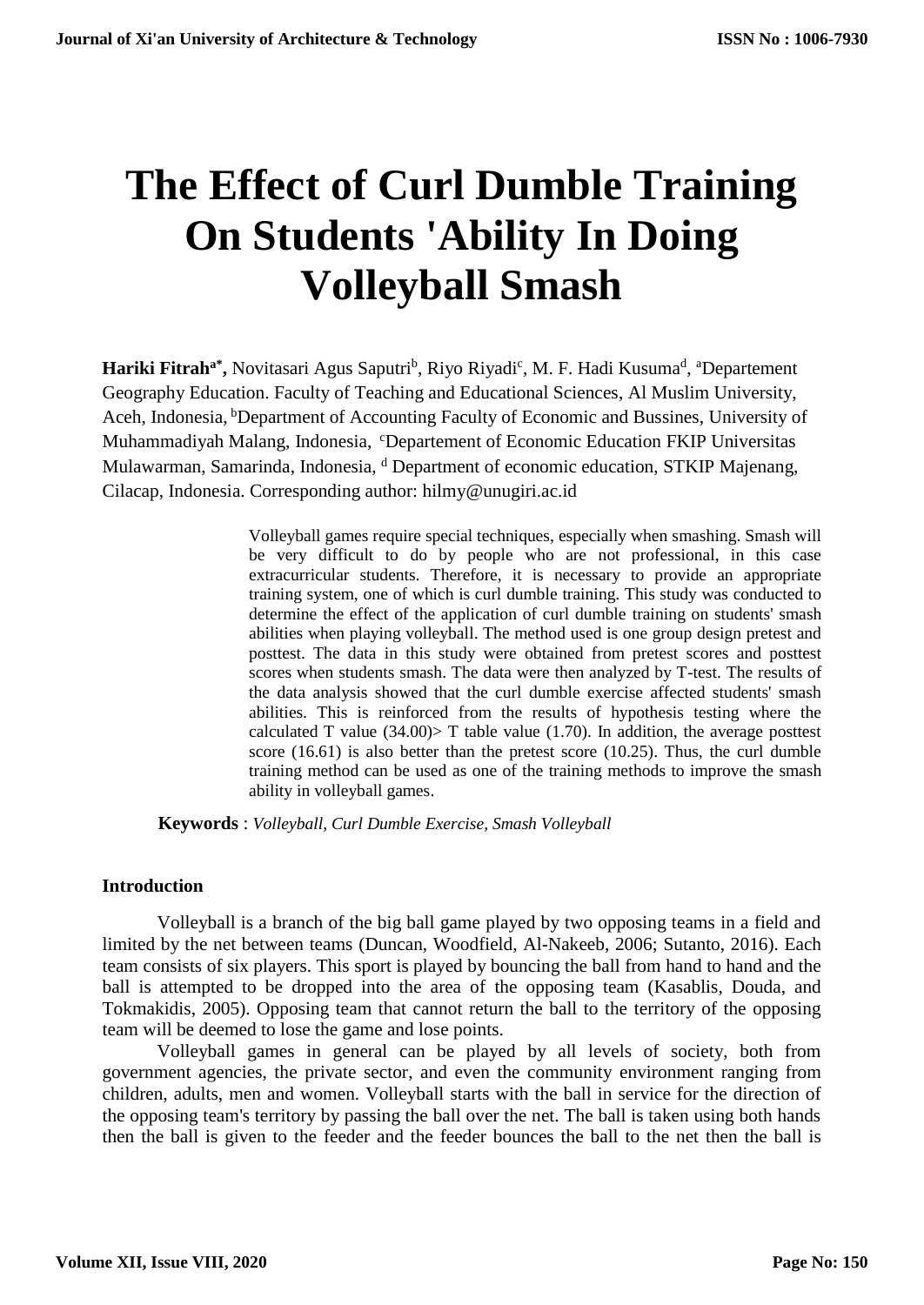directly smashed towards the opponent's field to become points. Simultaneously the opposing team will do the dam so that the ball does not cross the field. In volleyball games, of course, players must have good skills so that they can achieve maximum performance. To have special skills, the players can not be separated from efforts to practice, both physical and technical training (Gabett and Georgieff, 2007; Afonso, Esteves, Araujo, Thomas, & Mesquita, 2012).

This research was carried out in a volleyball extracurricular activity program in a school in the city of Bojonegoro, Indonesia. Based on the results of preliminary observations, not all volleyball extracurricular participants can smash perfectly. In addition, the position of the hand when hitting the ball is still not right, so the smash is only done to pass the ball that was hit on the net. This is due to the lack of contribution to the strength of the student's arm muscles so that the ball is hit not hard, not sharp, and slow. Therefore, as an effort to improve the accuracy and speed of the ball when it is hit is to use the curl dumble training method. This exercise is more flexible and can almost be used in the formation of every muscle, especially the arm muscle, can be used from the formation of the upper muscles to the lower muscles (Halliday, Resnick, and Walker, 2011; Lawrence, Kumar, and Mamata, 2002). In addition, curl dumble exercises can be done with a variety of variations, such as sitting, standing and lying so that a lot of muscles in the arms are trained. Thus, it is expected that the curl dumble practice can increase the strength of the arm muscles so that it can further support the player in doing a smash shot well in volleyball games. This assumption is in line with the results of Saman's research (2017) that curl dumble training has a significant influence on the ability to smash in volleyball.

## **Research Method**

The design in this study used a pretest-posttest one design group experiment. Pretestposttest design group is a design that provides pretest before being given treatment (Borg and Gall, 1983; Sugiyono, 2011; Arikunto, 2015). The data collection technique in this study was the volleyball smash test. And data analysis was performed using T-Test. The samples in this study were taken using saturated sampling techniques. Saturated sampling is a sampling technique when all populations are used as samples (Sugiyono, 2011). This is often done if the population is small (less than 30). Thus, the entire population is sampled with 28 people.

## **Results and Discussion**

Smash is done 5 times for each student during volleyball extracurricular activities. The assessment consists of two inseparable parts, the target number plus the time of the ball's running speed. The test result data obtained the highest score of 135.3 and the lowest score was 72.9. So the range of the test results is 62.4.

| <b>Table 1 Frequency Distribution of Pretest Scores</b> |                           |                               |  |  |
|---------------------------------------------------------|---------------------------|-------------------------------|--|--|
| <b>Interval Class</b>                                   | <b>Absolute Frequency</b> | <b>Relative Frequency (%)</b> |  |  |
| $72.9 - 83.3$                                           | 6                         | 21.43                         |  |  |
| $83.4 - 93.8$                                           | 4                         | 14.29                         |  |  |
| $93.9 - 104.3$                                          | ӌ                         | 32.14                         |  |  |
| $104.4 - 114.8$                                         | 2                         | 7.14                          |  |  |
| $114.9 - 125.3$                                         |                           | 17.86                         |  |  |
| $125.4 - 135.8$                                         | 2                         | 7.14                          |  |  |
| Total                                                   | 28                        | 100.00                        |  |  |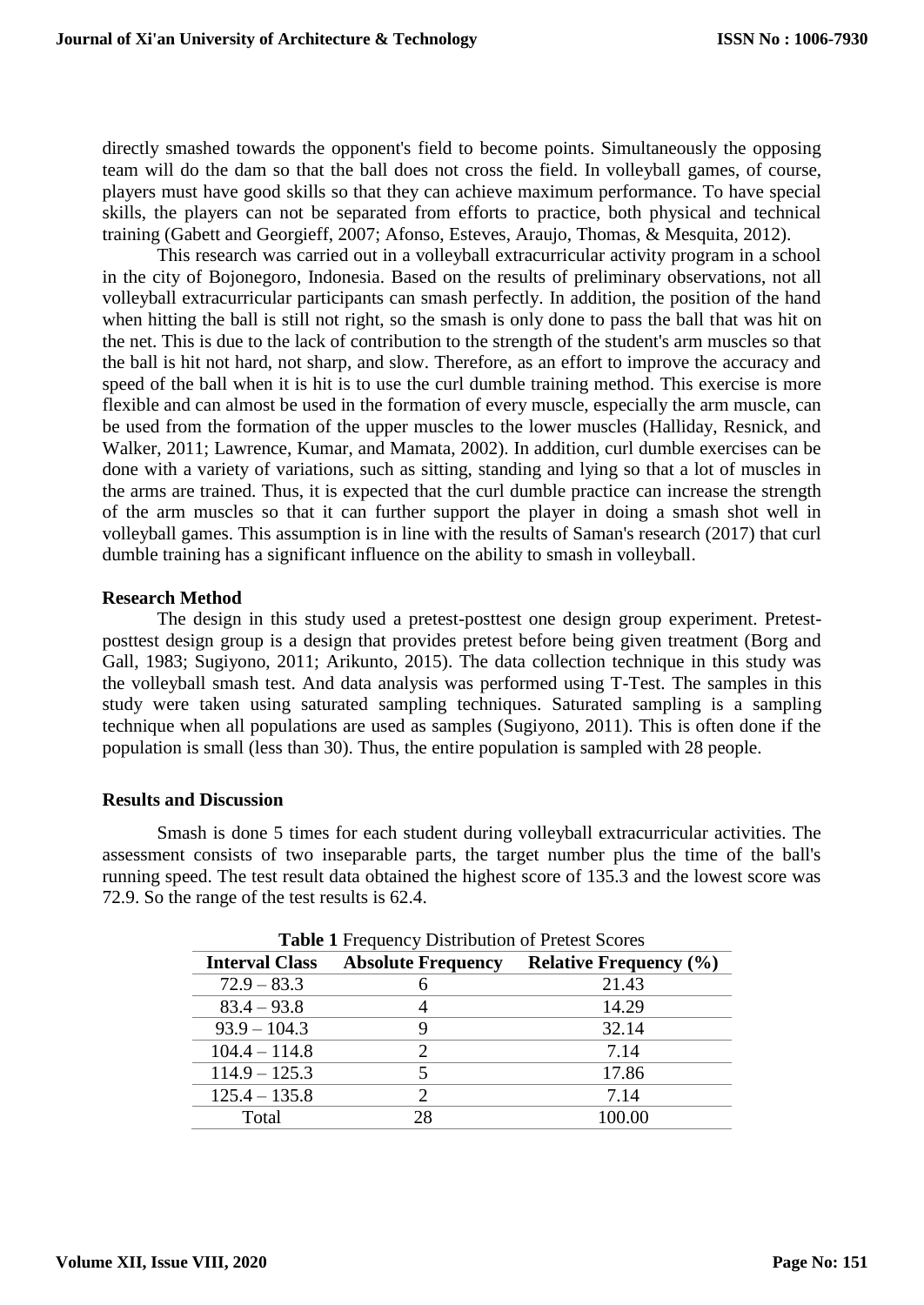Table 1 shows that there were six students (21.43%) who scored at intervals of 72.9 – 83.3; four students (14.29%) received scores at intervals of 83.4 –93.8, nine students (32.14%) at intervals of 94.9 –104.3; two students  $(7.14%)$  at intervals 104.4 –114.8; five students (17.86%) at intervals of 114.9 –125.4; and two students (7.14%) at intervals of 125.4 –135.8. To see the distribution of scores can be seen in Figure 1.



**Figure 2** Volleyball Pretest Smash Score

The volleyball posttest smash results obtained the highest score of 134.0 and the smallest score of 63.9, so the range of the test results is 70.1. The calculation is the same as in the pretest data, so the results obtained in Table 2.

| <b>Interval Class</b> | <b>Absolute Frequency</b> | <b>Relative Frequency (%)</b> |
|-----------------------|---------------------------|-------------------------------|
| $63.9 - 75.5$         |                           | 10.71                         |
| $75.6 - 87.2$         |                           | 21.43                         |
| $87.3 - 98.9$         |                           | 14.29                         |
| $99.0 - 110.6$        | h                         | 21.43                         |
| $110.7 - 122.3$       |                           | 17.86                         |
| $122.4 - 134.0$       |                           | 14.29                         |
| Total                 | 28                        | 100.00                        |

**Table 2** Posttest Smash Volleyball Frequency Distribution

Table 2 shows that there were three students (10.71%) who scored at intervals of 63.9 - 75.5; six students (21.43%) get scores at intervals of 75.6 -87.2; four students (14.29%) at intervals of 87.3 -98.8; six students (21.43%) at intervals of 99.0-110.6; five students (17.86%) at intervals  $110.7 - 122.3$ ; and four students  $(14.29%)$  at intervals of  $122.4 - 134.0$ . For more details about the distribution of scores can be seen in Figure 2.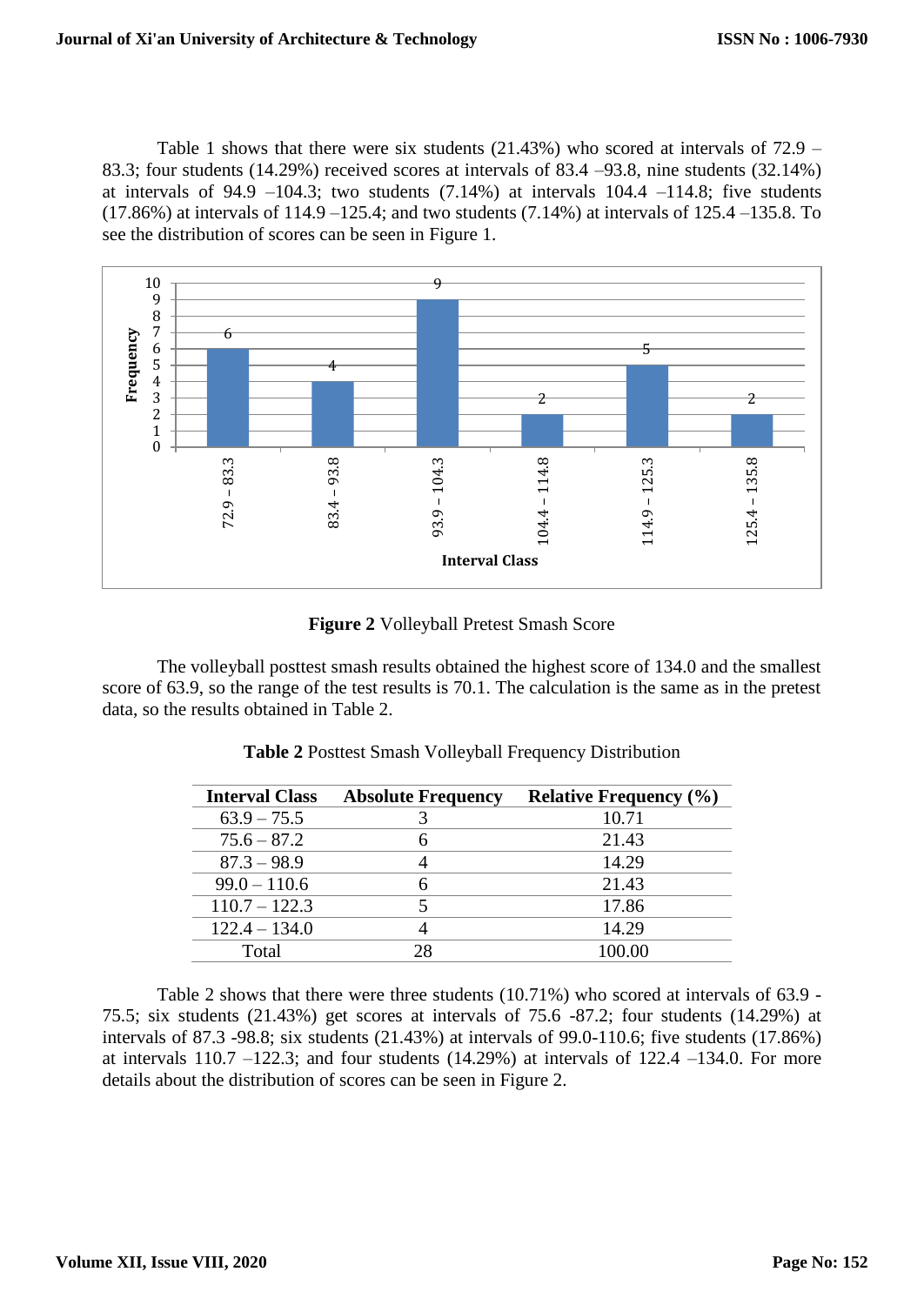

Data analysis in this study includes the normality test and hypothesis testing using the T

test. The data normality test is a requirement that must be met before testing the hypothesis. The data tested are the results of students' pretest and posttest smash semi volleyball using the Liliefors test, the results of which can be seen in the following table.

**Table 3** Data Normality Test Results

| Test     |    | $L_{\text{count}}$ | $L_{table}$ |
|----------|----|--------------------|-------------|
| Pretest  | 28 | 34.00              | 1.70        |
| Posttest | 28 |                    |             |

Table 3 shows the L-count pretest value of 0.1072 and Lhtest posttest of 0.0985. While the L table with  $N = 28$  is 0.1674. Based on normality testing criteria, the calculated L value <table L value is stated. Thus, the pretest and posttest smash data on volleyball games are normally distributed. After the data is stated to be normally distributed, then the hypothesis test is then performed using the T-Test. The results of the hypothesis testing are presented in Table 4. Table 4 states that  $T$  calculated  $>T$  table.

Based on the analysis of the data that has been described, it can be seen that the curl dumble exercise has been given to students based on the principles of training, namely readiness, individual, overload, improvement, specificity, variation, heating, cooling, long-term training, multilateral, and the principle of participation actively practicing (Burhaein, 2017; Fox, Bowers, and Fons, 1993). In addition, students also take the exercise seriously, in the sense of actually following the training according to the directions of the author. Although the physical condition, especially the curl dumble, is a top priority when participating in training. Curl dumble exercises can be done properly and correctly according to the direction of the author.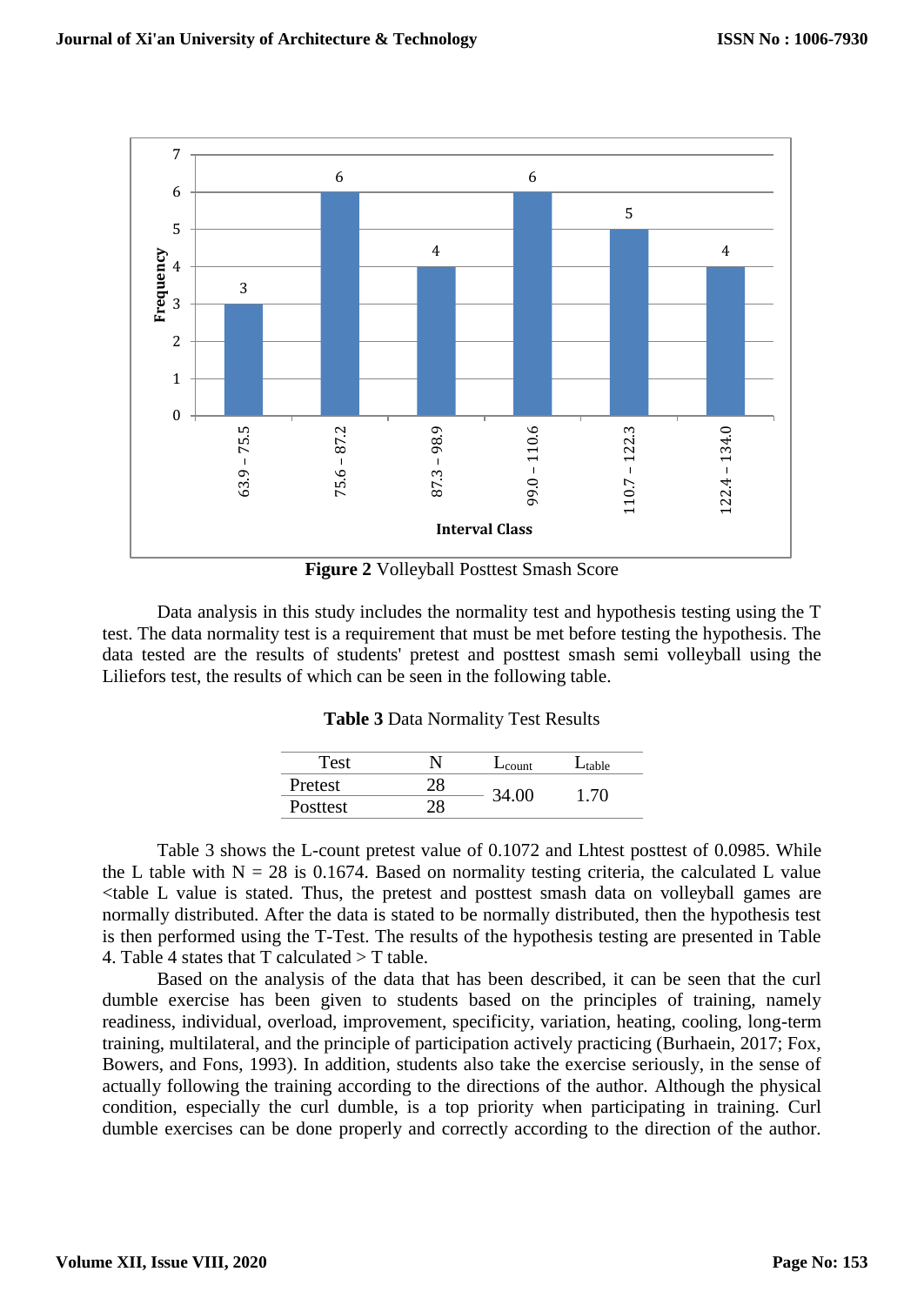This can be seen from the activities of students when practicing in every meeting, they are always serious in following the exercises given.

Curl dumble training is an exercise that uses dumble or weights as a training tool (Saman, 2017). This exercise is carried out with the aim of developing the dynamic ability of local extension and flexion of the arm, shoulder and back muscles as well as increasing the explosive power in the shoulder arm muscles.

Based on the results of the study, it was stated that the average post-test smash volleyball (16.61) is better than the pretest (10.25). While the results of the normality test stated that the data were normally distributed, and the homogeneity test of the data was declared homogeneous. Furthermore, hypothesis testing can be done using the T test. Hypothesis testing criteria accept Ho if T arithmetic <T table and reject Ho if T arithmetic> T table where t table is obtained from the distribution table t with  $dk = n - 1$ . For T count, the value of 34.00 is obtained, while for t table the value is  $1.70$ . So T arithmetic  $\geq$  T table, then Ho is rejected, it means that there is an effect of curl dumble training on the results of student smashes. The influence is consistent that exercise is a systematic process using movements aimed at improving or maintaining the quality of bodily functions which include the quality of lung-heart endurance, muscle strength and endurance, flexibility, and body composition (Saman, 2017; Inkinen, Hayrinen, & Linnamo, 2013). The results of this study are also in line with a study conducted by Saman (2017) that curl dumble training affects the ability to smash on a volleyball game of students.

#### **Conclusion**

Based on the analysis of research data, it can be said that there is a significant influence on the curl dumble method training on students' smash abilities. This is based on the results of the analysis using the T Test, where the calculated T value obtained is greater than the T table value. In addition, judging from the average score on volleyball posttest smash is also better than the average score of the pretest. Thus, it can be said that the curl dumble method exercise can be used to improve the volleyball smash ability. However, there needs to be more research into how much influence this exercise has on the ability to destroy.

## **Acknowledgements**

The researcher would like to thank Lembaga Pengelola Dana Pendidikan (LPDP) Indonesian endowment fund for education, Finance ministry of Indonesia for supporting this research.

## **References**

- Afonso, J., Esteves, F., Araujo, R., Thomas, L., & Mesquita, I. (2012). Tactical determinants of setting zone in elite men's volleyball. *Journal of Sport Sciences and Medicine*, (*11*): 64- 79.
- Arikunto, S. (2015). *Prosedur-Prosedur Penelitian*. Jakarta: RinekaCipta Ahmad, Susanto.
- Borg, W. R., and Gall. M. D. (1983). *Instructor's Manual for Educational Research: To Accompany Educational Research: An Introduction*. Longman.
- Burhaein, E. (2017). Aktivitas Fisik Olahraga untuk Pertumbuhan dan Perkembangan Siswa SD. *Indonesian Journal of Primary Education*, 1(*1*), 51-58.